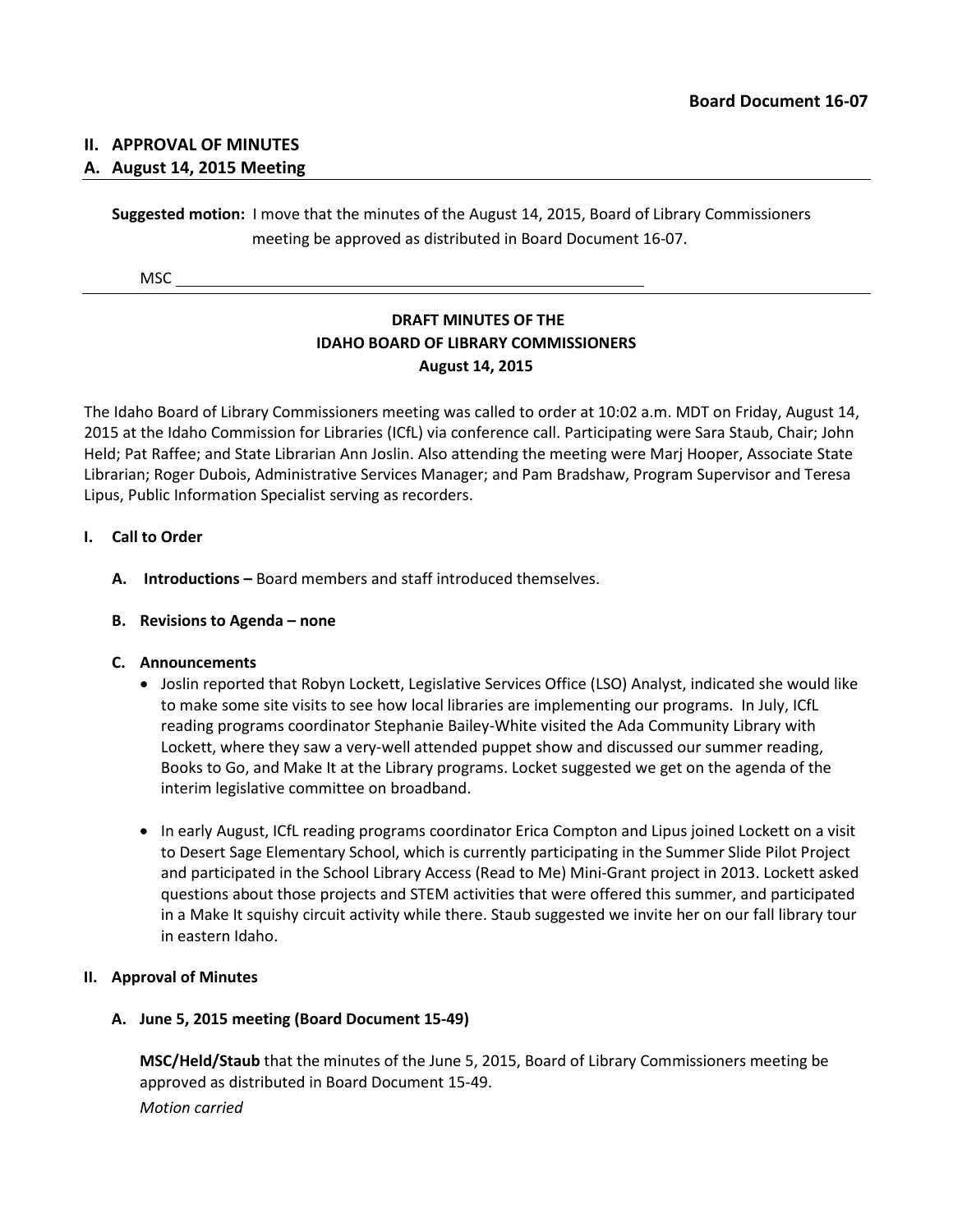- **III. Open Forum - none**
- **IV. Legislation, Policies, Rules**
	- **A. Legislation – none**
	- **B. Policies**
	- **C. Rules – none**
	- **D. Guidelines – none**

#### **V. Federal Funds**

- **A. Finances – none**
- **B. Program – none**
- **C. Grants – none**

#### **VI. General Fund and Miscellaneous Revenue Fund**

#### **A. Finances**

## **1. FY2017 budget submission (Board Document 16-02)**

The FY2017 budget request has been prepared according to Division of Financial Management's (DFM) budget development manual and is to be submitted by September 1. Some figures will need to be tweaked but not by significant amounts – probably benefit costs and change in employee compensation (CEC).

Draft FY2017 Enhancement: STEM Programming in Libraries—Staff recommends requesting new funding to substantially increase our support for the implementation of STEM programming in Idaho libraries. This request is consistent with the Governor's priority of developing a stronger K-through-Career emphasis to address the need for higher level STEM skills in the workforce. Along with operating funds we are requesting two staff members to carry out this program. We have been including STEM in our programming since 2008, and this request builds on that experience.

A new network switch and new phone system are major Capital Outlay replacement items in the FY2017 request.

**MSC/Raffee/Held** that the FY2017 agency budget request be approved as described in Board Document 16-02, and that the State Librarian be authorized to make adjustments in the request as may be required by the Division of Financial Management or the Legislative Services Office. *Motion unanimously carried*

## **2. FY2016 spending plan – information item (Board Document 16-03)**

This document is a breakdown of our programs and funding sources and how we expect to spend the funds we have for the current fiscal year.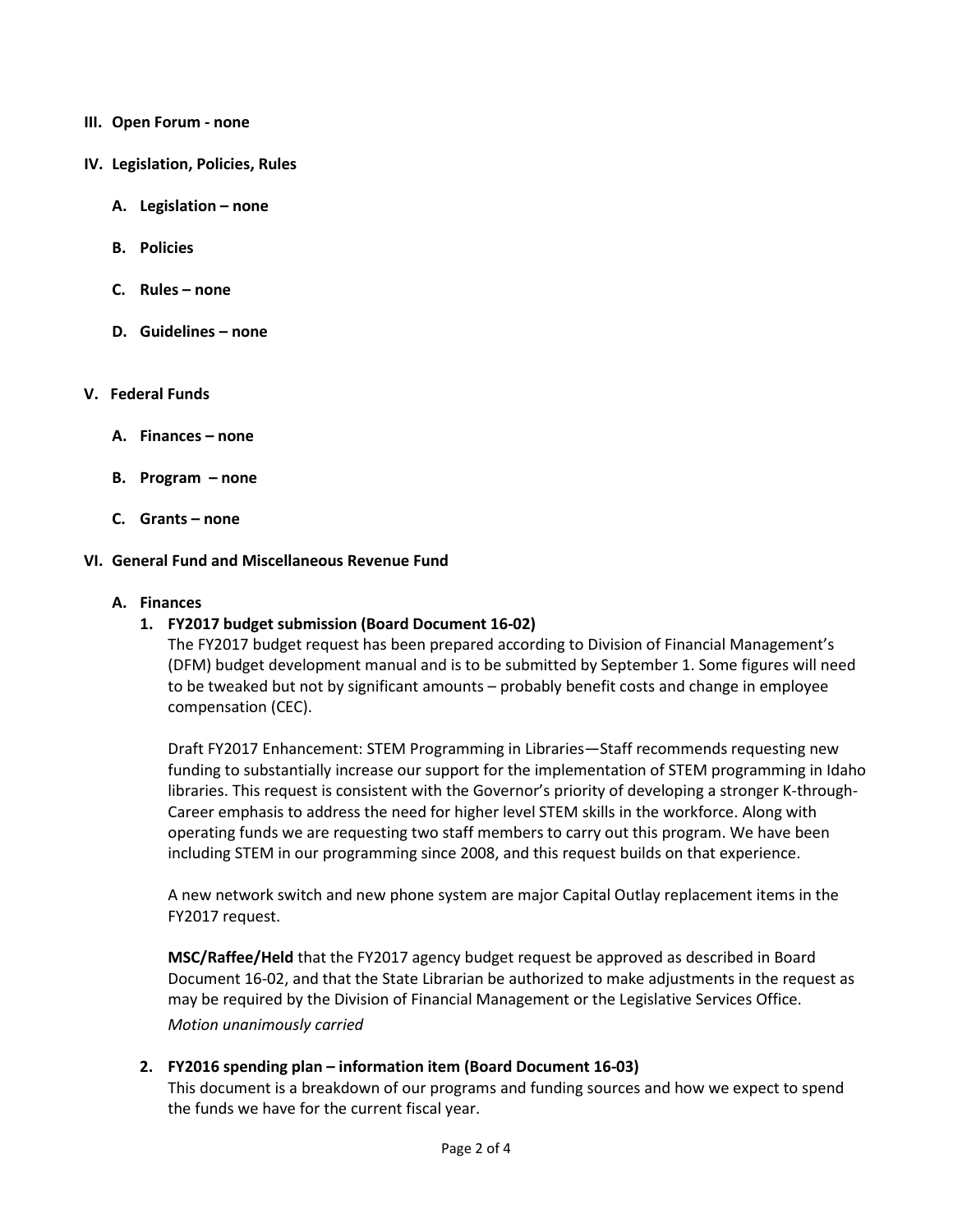Staub inquired as to if this is the same as our appropriation. Dubois said that the spending plan is based upon program requirements, which are slightly higher than the general fund appropriation. Adjustments will be made as the year progresses and our spending will not exceed the appropriation.

Raffee asked for an update on the Brain Health library centers and why the program was eliminated. Hooper responded that the cost to continue developing libraries as Brain Health Centers proved to be beyond our means. We had grant opportunities to develop STEM and financial literacy programs, so we pursued those instead. Raffee expressed concern that the emphasis of most of our programs is on youth and we don't follow through on life span – serving seniors. She would like to continue the conversation at our October meeting.

- **3. FY2015 & 2016 appropriation comparison – information item (Board Document 16-04)** This document shows total expenditures for the fiscal year and the comparison of FY2015 and FY2016 appropriations.
- **B. Program – none**
- **C. Grants – none**

#### **VII. State Librarian's Report**

- **A. Operations – none**
- **B. Management Team members' reports – none**
- **C. Personnel report – none**
- **D. State Librarian's travel report – none**
- **E. Other – none**

#### **VIII. Old Business – none**

#### **IX. New Business**

- **A. Library Tour – information item (Board Document 16-05)** The proposed tour itinerary is October 28-30, 2015 in eastern Idaho and includes a visit to Blackfoot Public Library on Friday, October 30, for a tour and the October Board meeting.
- **B. Next meeting –** September 18, 2015, 9:00 am in the Boise office, for face-to-face interviews of Board candidates.

## **X. Executive Session – [IC 74-206(1)(a)]**

**A. Discuss merits of candidate applications**